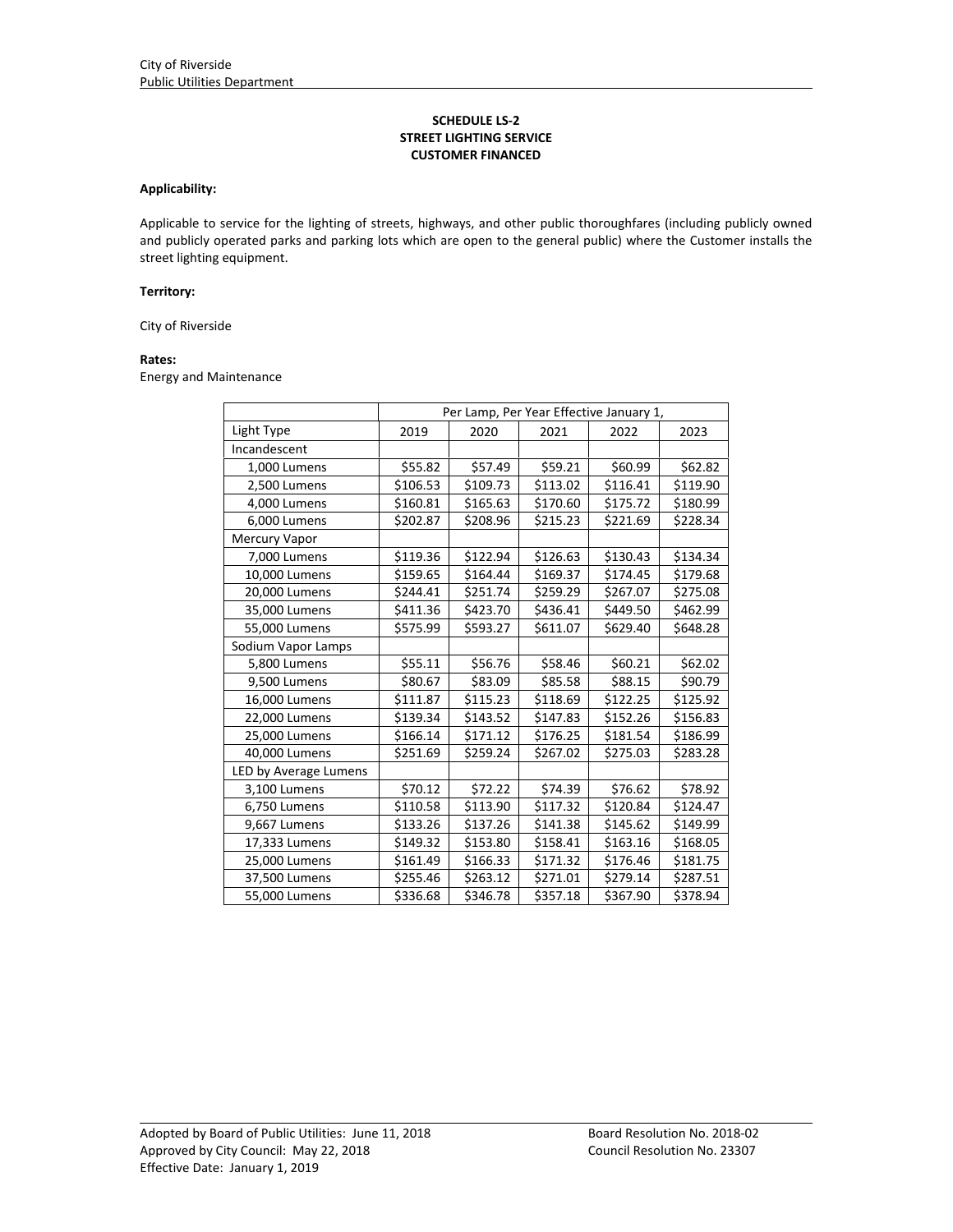#### Schedule LS‐2‐Street Lighting Service – Customer Finance ‐2‐

#### Energy Only

|                       | Per Lamp, Per Year Effective January 1, |          |          |          |          |  |  |
|-----------------------|-----------------------------------------|----------|----------|----------|----------|--|--|
| Light Type            | 2019                                    | 2020     | 2021     | 2022     | 2023     |  |  |
| Incandescent          |                                         |          |          |          |          |  |  |
| 1,000 Lumens          | \$43.80                                 | \$45.11  | \$46.46  | \$47.85  | \$49.29  |  |  |
| 2,500 Lumens          | 91.49                                   | 94.23    | 97.06    | 99.97    | 102.97   |  |  |
| 4,000 Lumens          | 139.79                                  | 143.98   | 148.30   | 152.75   | 157.33   |  |  |
| 6,000 Lumens          | 160.81                                  | 165.63   | 170.60   | 175.72   | 180.99   |  |  |
| Mercury Vapor         |                                         |          |          |          |          |  |  |
| 7,000 Lumens          | \$98.32                                 | \$101.27 | \$104.31 | \$107.44 | \$110.66 |  |  |
| 10,000 Lumens         | \$135.61                                | \$139.68 | \$143.87 | \$148.19 | \$152.64 |  |  |
| 20,000 Lumens         | \$215.88                                | \$222.36 | \$229.03 | \$235.90 | \$242.98 |  |  |
| 35,000 Lumens         | \$372.33                                | \$383.50 | \$395.01 | \$406.86 | \$419.07 |  |  |
| 55,000 Lumens         | \$523.42                                | \$539.12 | \$555.29 | \$571.95 | \$589.11 |  |  |
| Sodium Vapor Lamps    |                                         |          |          |          |          |  |  |
| 5,800 Lumens          | \$41.58                                 | \$42.83  | \$44.11  | \$45.43  | \$46.79  |  |  |
| 9,500 Lumens          | \$65.65                                 | \$67.62  | \$69.65  | \$71.74  | \$73.89  |  |  |
| 16,000 Lumens         | \$95.34                                 | \$98.20  | \$101.15 | \$104.18 | \$107.31 |  |  |
| 22,000 Lumens         | \$122.81                                | \$126.49 | \$130.28 | \$134.19 | \$138.22 |  |  |
| 25,000 Lumens         | \$148.12                                | \$152.56 | \$157.14 | \$161.85 | \$166.71 |  |  |
| 40,000 Lumens         | \$226.16                                | \$232.94 | \$239.93 | \$247.13 | \$254.54 |  |  |
| LED by Average Lumens |                                         |          |          |          |          |  |  |
| 3,100 Lumens          | \$56.59                                 | \$58.29  | \$60.04  | \$61.84  | \$63.70  |  |  |
| 6,750 Lumens          | \$92.56                                 | \$95.34  | \$98.20  | \$101.15 | \$104.18 |  |  |
| 9,667 Lumens          | \$106.72                                | \$109.92 | \$113.22 | \$116.62 | \$120.12 |  |  |
| 17,333 Lumens         | \$126.29                                | \$130.08 | \$133.98 | \$138.00 | \$142.14 |  |  |
| 25,000 Lumens         | \$143.47                                | \$147.77 | \$152.20 | \$156.77 | \$161.47 |  |  |
| 37,500 Lumens         | \$223.18                                | \$229.88 | \$236.78 | \$243.88 | \$251.20 |  |  |
| 55,000 Lumens         | \$284.11                                | \$292.63 | \$301.41 | \$310.45 | \$319.76 |  |  |

## **Special Conditions:**

- **1.** For series systems, the Department will furnish and maintain constant current regulating transformers and deliver service at the secondary side of such transformers. For multiple systems the Department will deliver service at the standard lighting voltage. Delivery to the Customer's system will be a point or points mutually agreed upon.
- **2. Maintenance Service:** Where maintenance is supplied by the Department, it shall include periodic inspection, renewal of lamps, cleaning of glassware, replacement of damaged glassware and lamps and minor repairs to wiring and electrical appurtenances on or within the standards. Maintenance service shall not include replacement of the consumer's equipment when, in the opinion of the utility, undue hazard or expense will result due to location, mounting height, or other reasons.
- **3. Hours of Service:** Under the Department's standard all night operating schedule, approximately 4,148 hours of service per year will be furnished.
- **4. Power Cost Adjustment Factor:** The Rates above are subject to an adjustment as provided in Part C of the General Provisions.
- **5. State Mandated Public Benefits Charge:** The rates above are subject to a surcharge (Public Benefits Charge) as adopted via Resolution No. 19203 by the City Council on December 9, 1997 and such surcharge as is in effect from time to time. The Public Benefits Charge will be applied to the Customer's total electricity usage charges for the applicable billing period.

<u> 1989 - Johann Stoff, amerikansk politiker (d. 1989)</u>